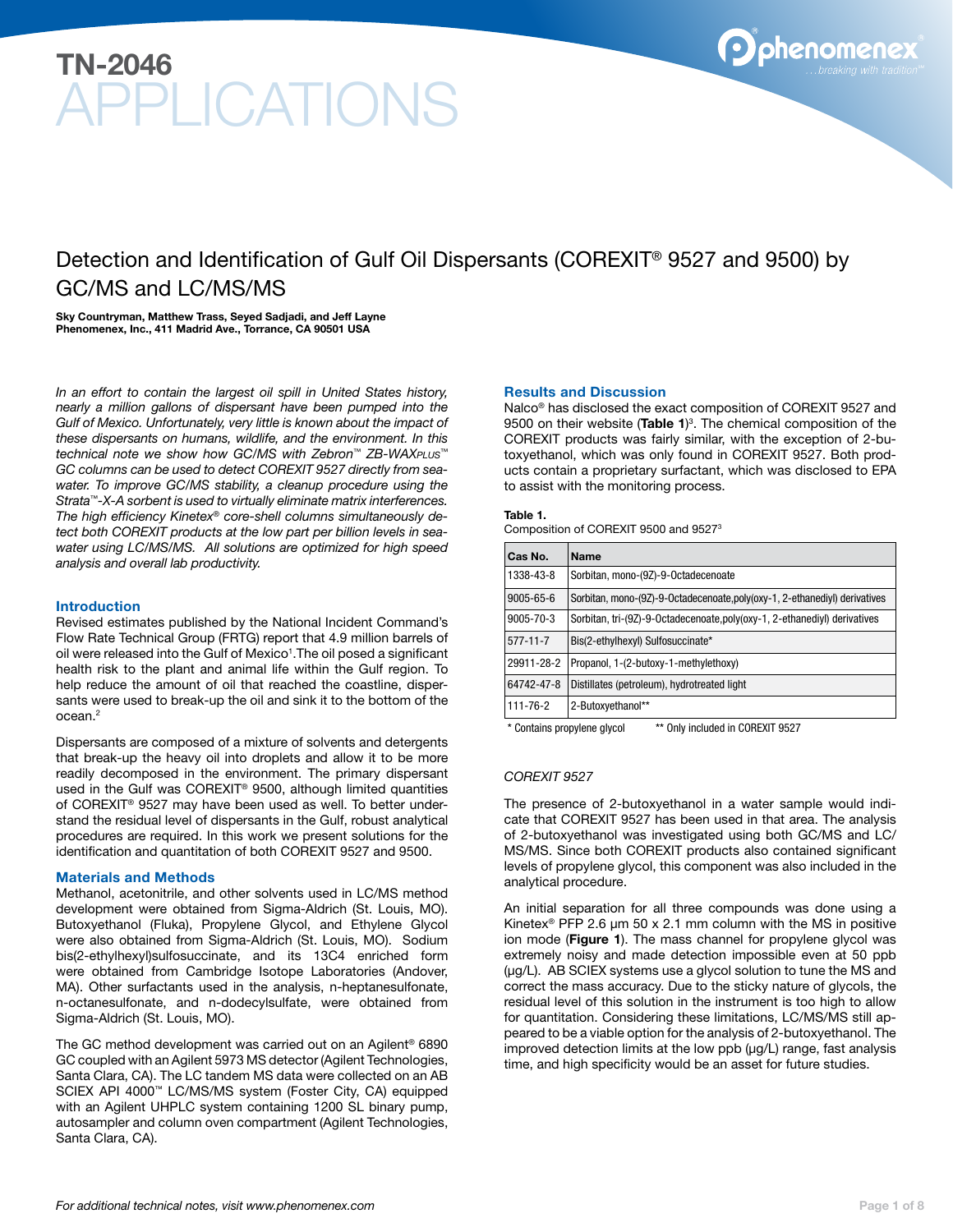

### Figure 1.

Glycols by LC/MS/MS Using Kinetex® 2.6 µm PFP 50 x 2.1 mm



In an effort to develop a methodology that would simultaneously detect both 2-butoxyethanol and propylene glycol, we investigated GC/MS as an alternative. The current reporting limit for 2-butoxyethanol is around 10 ppm (mg/L), which was well within the detection limits of the GC/MS.

We found that the Zebron™ ZB-WAX*PLUS*™ phase provided the best resolution of all the glycols. In our experience, most labs avoid injecting water, especially when using WAX (polyethylene glycol) columns because many GC phases are not compatible with water. The Zebron ZB-WAX*PLUS* was specially designed to be used with aqueous samples and gave very consistent performance for this study.

We first evaluated a method for direct analysis from seawater without any sample preparation other than a 0.45 μm Phenex™ syringe filter (Figure 2). The seawater sample contained impurities that did cause some problems with quantitation. The high salt content in the samples also necessitated more frequent system maintenance. Salt would accumulate in the liner and eventually cause problems with the calibration (Figure 3). If direct seawater injection is to be used, we would suggest doing full inlet maintenance at least daily, if not after every sample set. This should include replacing the liner and clipping 1-2 inches from the head of the GC column.

#### Figure 2.

Glycols from Seawater by GC/MS before SPE Cleanup



### Figure 3.

Salt Contamination in GC Liner

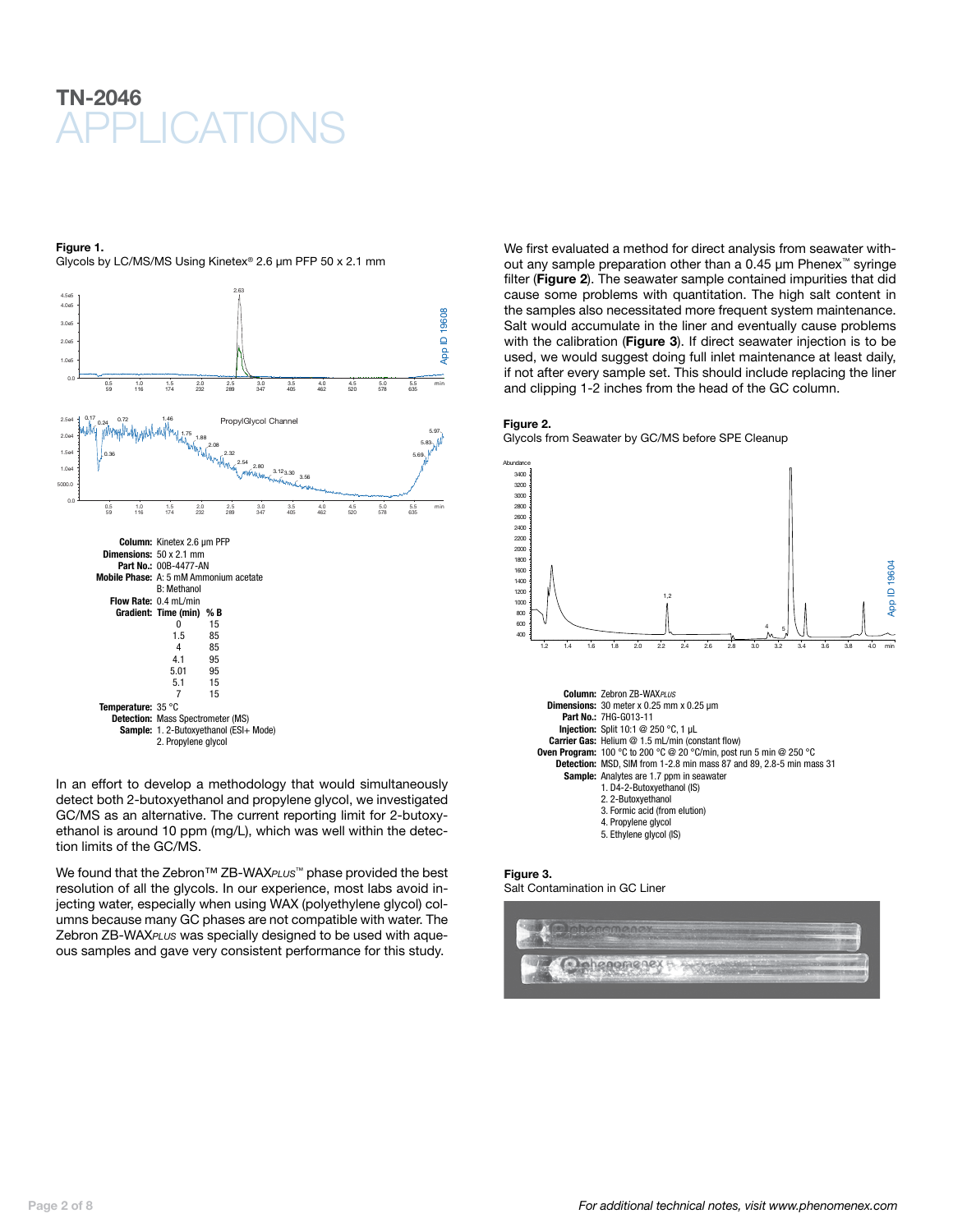In order to eliminate the need for such frequent maintenance and reduce the impurities affecting quantitation, we explored ways to clean up the samples. Sample cleanup using traditional techniques was challenging because both compounds were extremely water soluble with Log P values <1.

We evaluated several possibilities, but ultimately settled on a solid phase extraction (SPE) protocol using Strata™-X-A using the conditions listed in Table 2. To help improve method ruggedness, an internal standard was added prior to extraction and used to calculate relative recoveries. When choosing an internal standard, it is always best to use a deuterated analog, which was available for the 2-butoxyethanol, but not for propylene glycol. We were able to achieve acceptable results using ethylene glycol as an internal standard for propylene glycol. However, we have some concerns about potential interferences in Gulf Oil samples and would suggest evaluating alternatives for propylene glycol.

### Table 2.

SPE Conditions using Strata X-A

| Strata-X-A 500 mg / 6 mL (Part Number: 8B-S123-HCH) |                                                                           |  |  |  |
|-----------------------------------------------------|---------------------------------------------------------------------------|--|--|--|
| $\bullet$                                           | <b>Condition:</b><br>3 mL Methanol, 3 mL Water                            |  |  |  |
| 2                                                   | Load:<br>1 mL seawater (basified with $\sim$ 25 µL of NH <sub>4</sub> OH) |  |  |  |
| 3                                                   | Dry:<br>Full vacuum 5-10 minutes                                          |  |  |  |
| $\boldsymbol{A}$                                    | Elute:<br>3 mL or 2 % Formic acid in Methanol                             |  |  |  |

Sample cleanup using the Strata-X-A sorbent significantly improves quantitation due to the elimination of interferences (Figure 4). Analysis of four replicate seawater samples spiked at 5 ppm (mg/L) showed relative recoveries greater than 96 % with less than 2 % RSD (Table 3). The calculated detection limits from 1 mL of seawater were about 1 ppm (mg/L). If lower detection limits were desired, a larger volume of seawater could be used.

### Figure 4. Glycols from Seawater by GC/MS after SPE Cleanup



| Column: Zebron ZB-WAXPLUS™                                                  |  |  |  |  |
|-----------------------------------------------------------------------------|--|--|--|--|
| <b>Dimensions:</b> 30 meter $x$ 0.25 mm $x$ 0.25 $\mu$ m                    |  |  |  |  |
| Part No.: 7HG-G013-11                                                       |  |  |  |  |
| <b>Injection:</b> Split 10:1 @ 250 °C, 1 $\mu$ L                            |  |  |  |  |
| Carrier Gas: Helium @ 1.5 mL/min (constant flow)                            |  |  |  |  |
| <b>Oven Program:</b> 100 °C to 200 °C @ 20 °C/min, post run 5 min @ 250 °C  |  |  |  |  |
| <b>Detection:</b> MSD, SIM from 1-2.8 min mass 87 and 89, 2.8-5 min mass 31 |  |  |  |  |
| <b>Sample:</b> Analytes were extracted from seawater (1 mL load at 5 ppm)   |  |  |  |  |
| 1. D4-2-Butoxyethanol (IS)                                                  |  |  |  |  |
| 2. 2-Butoxyethanol                                                          |  |  |  |  |
| 3. Formic acid (from elution)                                               |  |  |  |  |
| 4. Propylene glycol                                                         |  |  |  |  |
| 5. Ethylene glycol (IS)                                                     |  |  |  |  |

### Table 3.

Recoveries for Glycols Using Strata X-A

| Compound         | Criteria           | Sample 1 | Sample 2 | Sample 3 | Sample 4 | Average | <b>RSD</b> |
|------------------|--------------------|----------|----------|----------|----------|---------|------------|
| 2-Butoxyethanol  | Response<br>Factor | 0.96     | 0.97     | 0.98     | 0.98     | 0.97    | 0.98%      |
|                  | Recovery           | 99 %     | 99%      | 101 %    | 100 %    | 100 %   | 96 %       |
| Propylene glycol | Response<br>Factor | 0.72     | 0.74     | 0.74     | 0.75     | 0.74    | 1.71 %     |
|                  | Recovery           | 96 %     | 99 %     | 98 %     | 100 %    | 100 %   | 1.71 %     |

Butoxyethanol RF based on d4-2-butoxyethanol and propylene glycol based on ethylene glycol.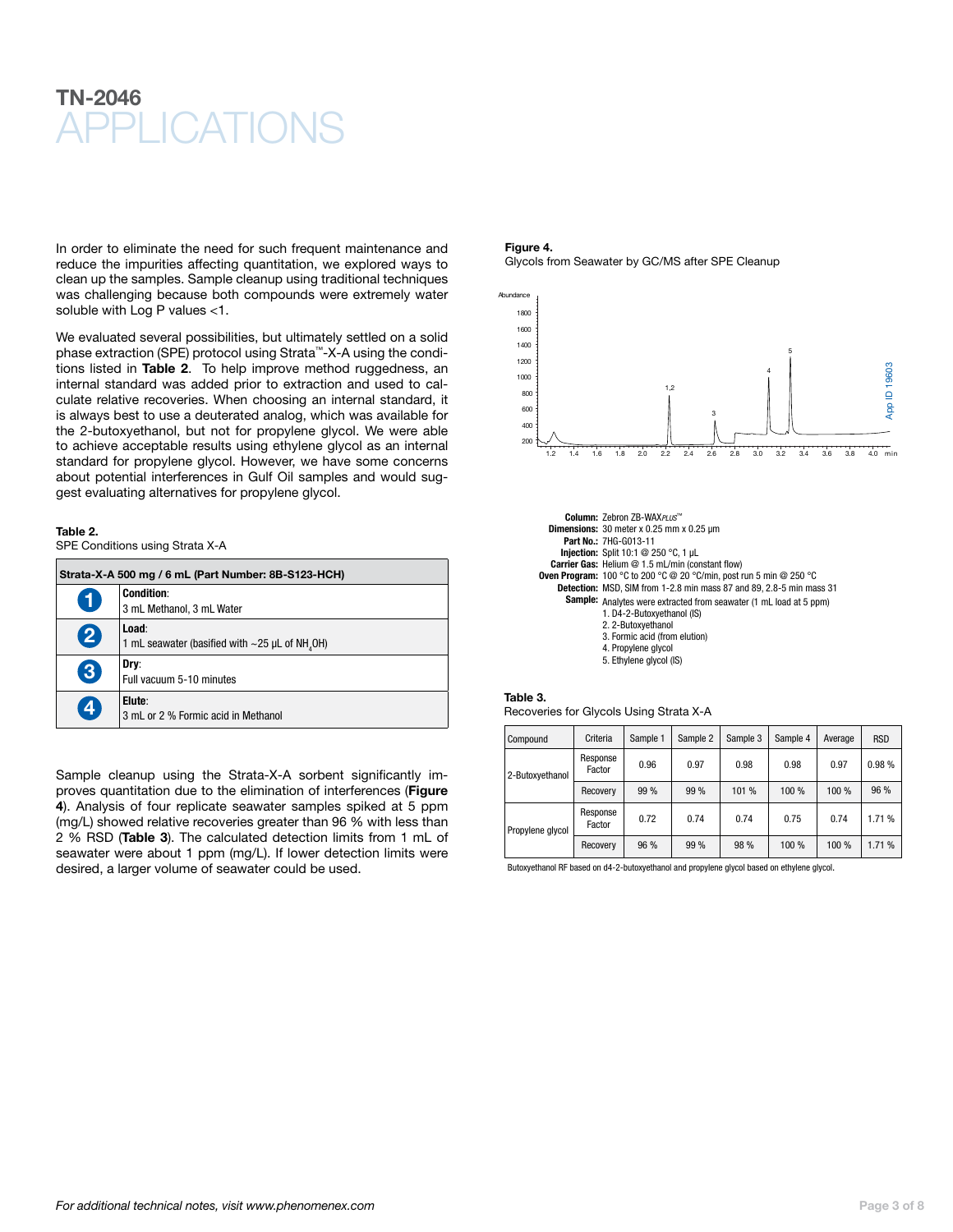### *COREXIT® 9500*

The surfactants used in COREXIT are also used in a variety of other soaps and personal care products. Many surfactants are multicomponent mixtures that are not amenable to GC/MS or LC/MS/ MS analysis. The EPA has suggested that bis(2-ethylhexyl) sulfosuccinate (AOT) be used as a marker for COREXIT products.

A chromatographic separation was developed using the Kinetex® C8 2.6 μm 50 x 2.1 mm columns for a mixture of anionic surfactants that were likely to be present in seawater samples (Figure 5). The Kinetex core-shell material provided extremely high efficiencies allowing us to achieve an average peak width of only 5 seconds. This resulted in not only improved separation, but allowed us to achieve lower detection limits. The fast scan rate possible with the ABI 4000<sup>™</sup> LC/MS/MS allowed for accurate quantitation enabling >10 scans/peak.

### Figure 5.

Chromatographic Resolution of Bis(2-ethylhexyl) Sulfosuccinate from Other Surfactant Interferences



As we suspected, our blank seawater matrix obtained from Redondo Beach, CA contained high levels of sodium lauryl sulfate (dodecylsulfate), which is commonly used in many personal care products. A calibration curve was run using the Kinetex C8 for seawater samples spiked at 10-600 ppb (µg/L). The resulting calibration curve plotted without the use of an internal standard showed a good correlation when using a quadratic 1/X weighting (Figure 6).

### Figure 6.

Calibration Curve for AOT without Internal Standard from 10-600 ppb with 1/X Weighting



The shape of the curve indicated that there might be ion suppression or enhancement present at one end of the calibration range. Monitoring the 420-422 mass window (in single quad mode) in a sample fortified with AOT at 100 ppb revealed a partially co-eluting peak between 2.5-4 minutes (Figure 7). An isotopically labeled standard for AOT was available from Cambridge Isotope Labs (Andover, MA). Recalibration using the internal standard improved the linearity of the curve significantly (Figure 8). A larger mass scan range would have been performed to confirm the presence of additional co-eluting peaks had the narrow range scan been unsatisfactory.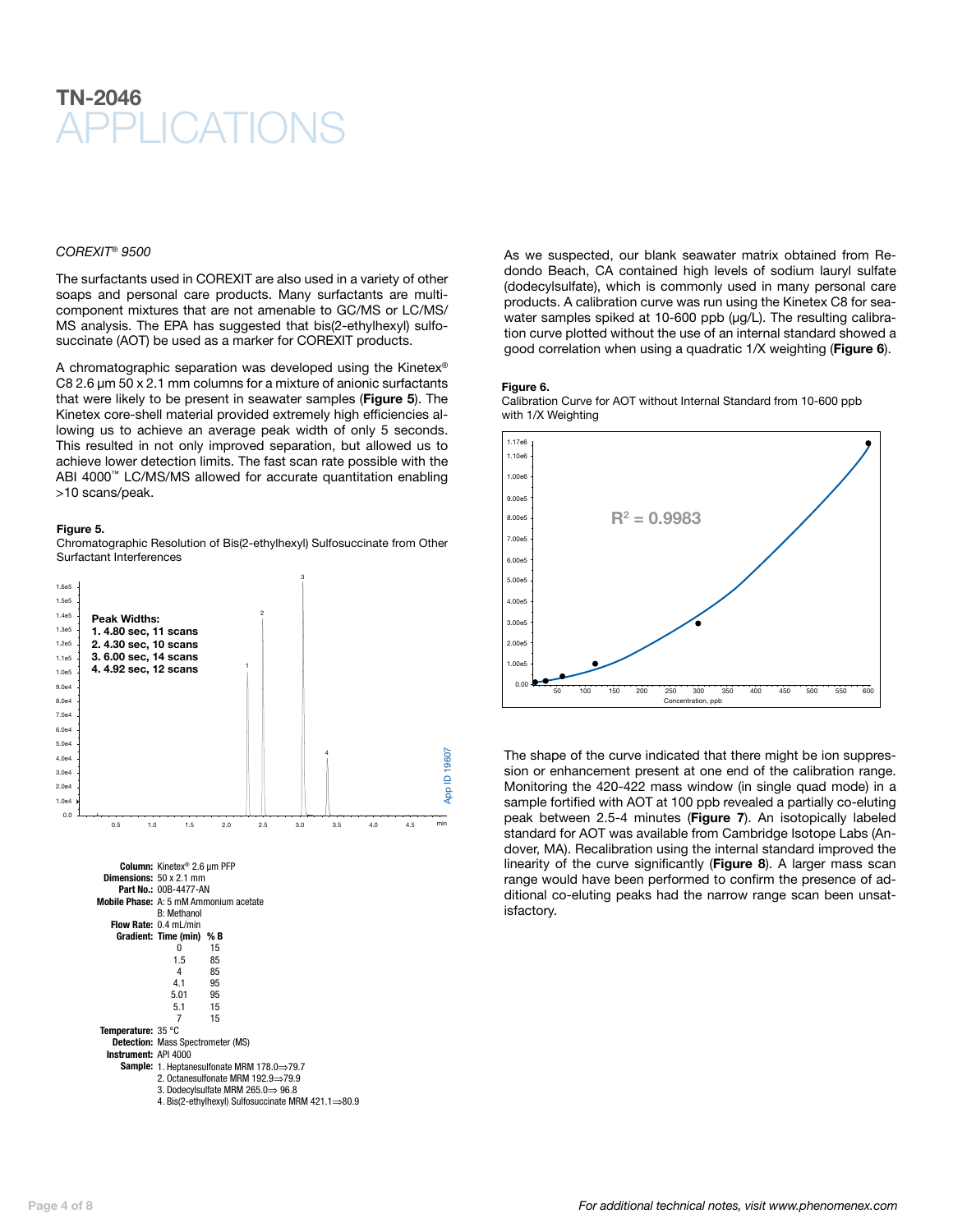

Figure 7. Mass 420-422 Interference in Fortified Seawater Blank



Column: Kinetex® 2.6 µm PFP Dimensions: 50 x 2.1 mm Part No.: 00B-4477-AN Mobile Phase: A: 5 mM Ammonium acetate B: Methanol Flow Rate: 0.4 mL/min Gradient: Time (min) % B 0 15 1.5 85 4 85 4.1 95 5.01 95 15

5.1 7

Temperature: 35 °C Detection: Mass Spectrometer (MS) 15

Sample: Bis(2-ethylhexyl) Sulfosuccinate (AOT)

### Figure 8.

Calibration Curve using Deuterated Internal Standard from 10-500 ppb for AOT with 1/X weighting

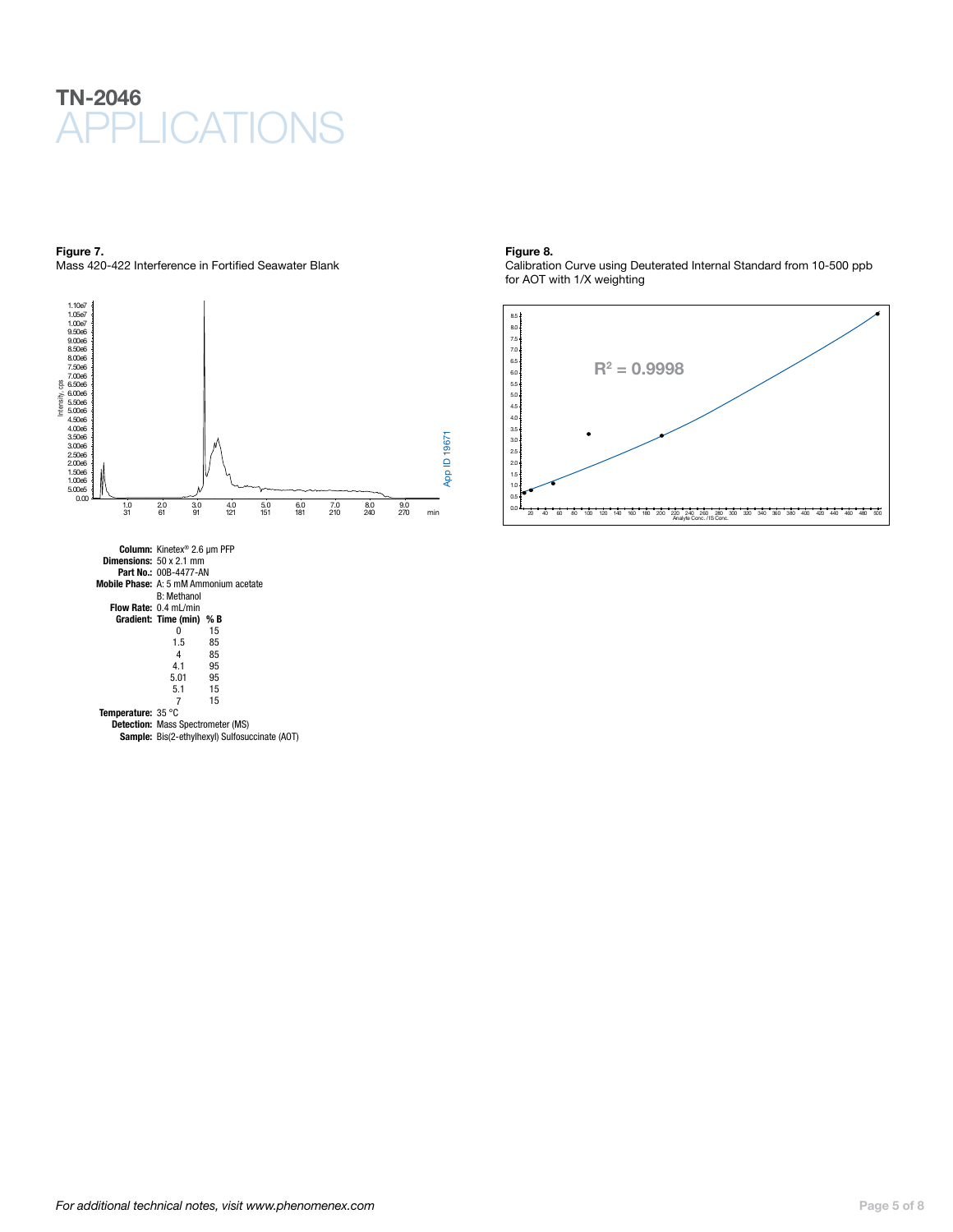### *COREXIT® 9500 and 9527: Simultaneous Analysis*

We have described analytical procedures for the analysis of both COREXIT products individually. To streamline workflow in an analytical testing laboratory, it would be beneficial to have a methodology to simultaneously analyze the two primary COREXIT markers. The acidic nature of AOT makes analysis by GC/MS impossible without some sort of derivatization, which indicated that LC/MS/ MS would be the most appropriate technique.

AOT was best detected by LC/MS/MS using negative ion mode, while 2-butoxyethanol showed the best signal when using positive ion mode. In order to simultaneously analyze both compounds, it was necessary to switch polarity in the source during the elution window of each compound. The API 4000 LC/MS/MS instrument needs a 0.700 second settling time to switch polarity, requiring that the peaks be sufficiently separated.

The polar nature of these two compounds makes them difficult to separate using traditional reversed phase columns. The Kinetex® PFP phase is a pentafluorophenyl phase that has been shown to give unique polar selectivity. Using the Kinetex PFP 2.6 µm 50 x 2.1 mm column we were able to separate both peaks with almost one minute of separation (Figure 9). Peak shapes were again extremely sharp due to the high efficiency Kinetex core-shell particle.

### Figure 9.

Simultaneous Analysis of Bis(2-ethylhexyl) Sulfosuccinate and 2-Butoxyethanol by LC/MS/MS



Instrument: API 4000"

Sample: 1. 2-Butoxyethanol (ESI+) MRM 119.9⇒45.2, 119.9⇒57.2 and 119.9⇒57.2 2. Bis(2-ethylhexyl) Sulfosuccinate (- ESI) MRM 421.1⇒80.9

### **Conclusions**

Cleanup efforts following the Gulf Oil Spill are ongoing and there is a lot of work to be done. Due to the magnitude of this spill, there will be a lot of different types of samples that need to be tested and there is not one specific technique that can be applied to all. In this technical note we have discussed several different analytical solutions using LC/MS/MS and GC/MS for the detection of COREXIT markers.

The Kinetex core-shell columns provide ultra-high column efficiency, which improves resolution and detection limits. The Zebron ZB-WAX*PLUS*™ GC columns are 100 % aqueous stable and are a good solution when analyzing glycol products found in the COREX-IT materials. The use of cleanup techniques such as SPE with Strata™-X-A can help improve the stability of the system reducing the amount of routine maintenance that must be performed.

The use of the procedures described in this technical note can help us better understand the impact of the dispersant chemicals on the Gulf ecosystem. Only through on going research can we hope to understand the long term effects of the oil spill. For more information on these or other Phenomenex solutions, please contact your local Technical Consultant or visit www.phenomenex.com.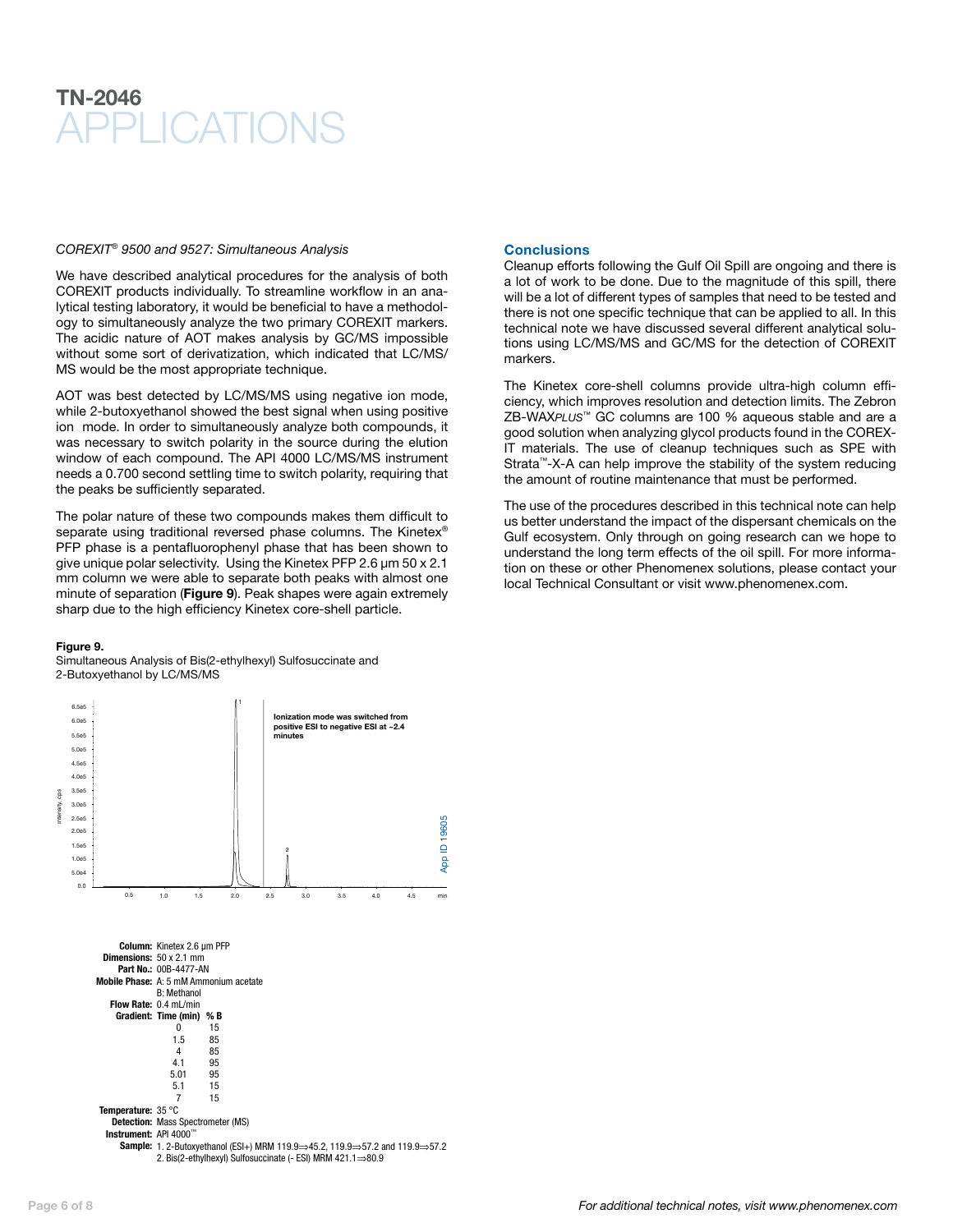## Ordering Information Kinetex® 2.6 μm Analytical Columns (mm)

| 1            |                 |                 |                   |                  |                  |
|--------------|-----------------|-----------------|-------------------|------------------|------------------|
|              | $30 \times 4.6$ | $50 \times 4.6$ | 75 x 4.6          | $100 \times 4.6$ | $150 \times 4.6$ |
| XB-C18       |                 | 00B-4496-E0     | 00C-4496-E0       | 00D-4496-F0      | 00F-4496-E0      |
| C18          | 00A-4462-E0     | 00B-4462-F0     | 00C-4462-E0       | $00D-4462-F0$    | 00F-4462-E0      |
| C8           | —               | 00B-4497-F0     | $00C - 4497 - F0$ | 00D-4497-F0      | 00F-4497-E0      |
| PFP          | 00A-4477-E0     | 00B-4477-F0     | 00C-4477-E0       | $00D-4477-F0$    | 00F-4477-E0      |
| <b>HILIC</b> |                 | 00B-4461-E0     | 00C-4461-E0       | 00D-4461-E0      | 00F-4461-E0      |

### Kinetex 2.6 μm MidBore™ Columns (mm) 30 x 3.0 50 x 3.0 75 x 3.0 100 x 3.0 150 x 3.0 XB-C18 00A-4496-Y0 00B-4496-Y0 00C-4496-Y0 00D-4496-Y0 –– C18 00A-4462-Y0 00B-4462-Y0 00C-4462-Y0 00D-4462-Y0 00F-4462-Y0 C8 00A-4497-Y0 00B-4497-Y0 00C-4497-Y0 00D-4497-Y0 –– PFP 00A-4477-Y0 00B-4477-Y0 00C-4477-Y0 00D-4477-Y0 00F-4477-Y0 HILIC 00A-4461-Y0 –– –– –– 00F-4461-Y0

## Kinetex 2.6 μm Minibore Columns (mm)

|                 | $30 \times 2.1$          | $50 \times 2.1$ | 100 x 2.1   | $150 \times 2.1$ |
|-----------------|--------------------------|-----------------|-------------|------------------|
| <b>XB-C18</b>   | 00A-4496-AN              | 00B-4496-AN     | 00D-4496-AN | 00F-4496-AN      |
| C <sub>18</sub> | 00A-4462-AN              | 00B-4462-AN     | 00D-4462-AN | 00F-4462-AN      |
| C8              | 00A-4497-AN              | 00B-4497-AN     | 00D-4497-AN | 00F-4497-AN      |
| PFP             | 00A-4477-AN              | 00B-4477-AN     | 00D-4477-AN | 00F-4477-AN      |
| HILIC           | $\overline{\phantom{m}}$ | 00B-4461-AN     | 00D-4461-AN | 00F-4461-AN      |





### Zebron™ ZB-WAX*PLUS*™ GC Columns

| ID(mm)   | df(µm) | Temp. Limits °C | Part No.    |
|----------|--------|-----------------|-------------|
| 10-Meter |        |                 |             |
| 0.10     | 0.10   | 20 to 250/260   | 7CB-G013-02 |
| 15-Meter |        |                 |             |
| 0.25     | 0.25   | 20 to 250/260   | 7EG-G013-11 |
| 20-Meter |        |                 |             |
| 0.18     | 0.18   | 20 to 250/260   | 7FD-G013-08 |
| 30-Meter |        |                 |             |
| 0.25     | 0.25   | 20 to 250/260   | 7HG-G013-11 |
| 0.32     | 0.25   | 20 to 250/260   | 7HM-G013-11 |
| 0.32     | 0.50   | 20 to 250/260   | 7HM-G013-17 |
| 0.53     | 1.00   | 20 to 230/240   | 7HK-G013-22 |
| 60-Meter |        |                 |             |
| 0.25     | 0.25   | 20 to 250/260   | 7KG-G013-11 |
| 0.32     | 0.50   | 20 to 250/260   | 7KM-G013-17 |
| 0.53     | 1.00   | 20 to 230/240   | 7KK-G013-22 |

Note: If you need a 5 in. cage, simply add a (-B) after the part number, e.g., 7HG-G013-11-B. Some exceptions may apply. Agilent 6850 and some SRI and process GC systems use only 5 in. cages.

## quarantee

If Phenomenex products in this technical note do not provide at least an equivalent separation as compared to other products of the same phase and dimensions, return the product with comparative data within 45 days for a FULL REFUND.

### Terms and Conditions

Subject to Phenomenex Standard Terms and Conditions which may be viewed at http://www.phenomenex.com/TermsAndConditions.

### Trademarks

Kinetex is a registered trademark of Phenomenex in the United States, European Union, and other jurisdicitions. MidBore, Strata-X, Giga, Zebron WAX*PLUS* and Phenex are trademarks of Phenomenex, Inc. COREXIT and Nalco are registered trademarks of Nalco Company. Agilent Technologies Inc. API 4000 is a trademark of AB Sciex Pte. Ltd. AB SCIEX™ is being used under license.

### Disclaimer

Phenomenex is not affilated with Nalco Company, Agilent Technologies, or AB SCIEX. Comparitive separations may not be representative of all applications.

Strata-X is patented by Phenomenex, Inc. U.S. Patent No. 7,119,145

© 2011 Phenomenex, Inc. All rights reserved.